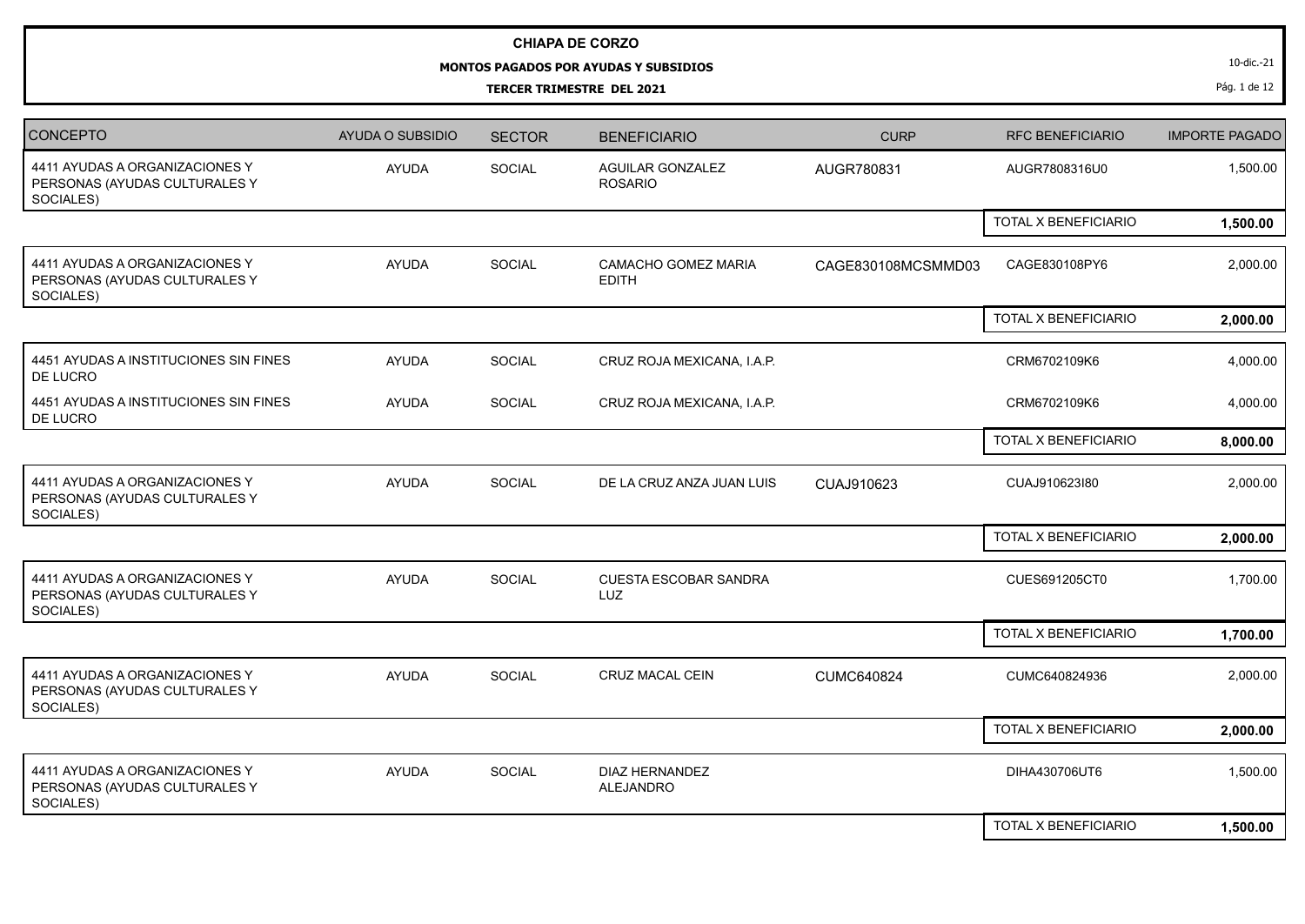| <b>CONCEPTO</b>                                                              | <b>AYUDA O SUBSIDIO</b> | <b>SECTOR</b> | <b>BENEFICIARIO</b>                          | <b>CURP</b> | <b>RFC BENEFICIARIO</b> | <b>IMPORTE PAGADO</b> |
|------------------------------------------------------------------------------|-------------------------|---------------|----------------------------------------------|-------------|-------------------------|-----------------------|
| 4411 AYUDAS A ORGANIZACIONES Y<br>PERSONAS (AYUDAS CULTURALES Y<br>SOCIALES) | AYUDA                   | SOCIAL        | DOMINGUEZ SANCHEZ<br>AMADA DEL ROCIO         | DOSA831020  | DOSA8310201P0           | 1,500.00              |
|                                                                              |                         |               |                                              |             | TOTAL X BENEFICIARIO    | 1,500.00              |
| 4411 AYUDAS A ORGANIZACIONES Y<br>PERSONAS (AYUDAS CULTURALES Y<br>SOCIALES) | <b>AYUDA</b>            | SOCIAL        | <b>ESPINOSA CASTRO EDITH</b><br>LILIANA      | EICE820817  | EICE820817HX0           | 1,500.00              |
|                                                                              |                         |               |                                              |             | TOTAL X BENEFICIARIO    | 1,500.00              |
| 4411 AYUDAS A ORGANIZACIONES Y<br>PERSONAS (AYUDAS CULTURALES Y<br>SOCIALES) | <b>AYUDA</b>            | <b>SOCIAL</b> | ESPINOSA CASTRO FLOR DE<br><b>MARIA</b>      | EICF611027  | EICF6110275G2           | 1,500.00              |
|                                                                              |                         |               |                                              |             | TOTAL X BENEFICIARIO    | 1,500.00              |
| 4411 AYUDAS A ORGANIZACIONES Y<br>PERSONAS (AYUDAS CULTURALES Y<br>SOCIALES) | <b>AYUDA</b>            | SOCIAL        | ELIZONDO PEREZ MARIBEL                       |             | EIPM711111F54           | 2,000.00              |
|                                                                              |                         |               |                                              |             | TOTAL X BENEFICIARIO    | 2,000.00              |
| 4411 AYUDAS A ORGANIZACIONES Y<br>PERSONAS (AYUDAS CULTURALES Y<br>SOCIALES) | <b>AYUDA</b>            | SOCIAL        | <b>ESCOBAR PEREZ MARCO</b><br><b>ANTONIO</b> |             | EOPM800423IL8           | 4,060.00              |
| 4411 AYUDAS A ORGANIZACIONES Y<br>PERSONAS (AYUDAS CULTURALES Y<br>SOCIALES) | <b>AYUDA</b>            | <b>SOCIAL</b> | <b>ESCOBAR PEREZ MARCO</b><br><b>ANTONIO</b> |             | EOPM800423IL8           | 4,060.00              |
|                                                                              |                         |               |                                              |             | TOTAL X BENEFICIARIO    | 8,120.00              |
| 4411 AYUDAS A ORGANIZACIONES Y<br>PERSONAS (AYUDAS CULTURALES Y<br>SOCIALES) | <b>AYUDA</b>            | SOCIAL        | FERRETERA MANDIOLA SA<br>DE CV               |             | FMA840829K98            | 5,932.01              |
|                                                                              |                         |               |                                              |             | TOTAL X BENEFICIARIO    | 5,932.01              |
| 4411 AYUDAS A ORGANIZACIONES Y<br>PERSONAS (AYUDAS CULTURALES Y<br>SOCIALES) | <b>AYUDA</b>            | SOCIAL        | GOMEZ ARVIZO ALONDRA<br>DEL PILAR            | GOAA980826  | GOAA980826BX0           | 2,000.00              |
|                                                                              |                         |               |                                              |             | TOTAL X BENEFICIARIO    | 2,000.00              |
| 4411 AYUDAS A ORGANIZACIONES Y<br>PERSONAS (AYUDAS CULTURALES Y<br>SOCIALES) | AYUDA                   | SOCIAL        | <b>GOMEZ ESCOBAR SAMUEL</b><br><b>JACOB</b>  |             | GOES981113DL2           | 2,500.00              |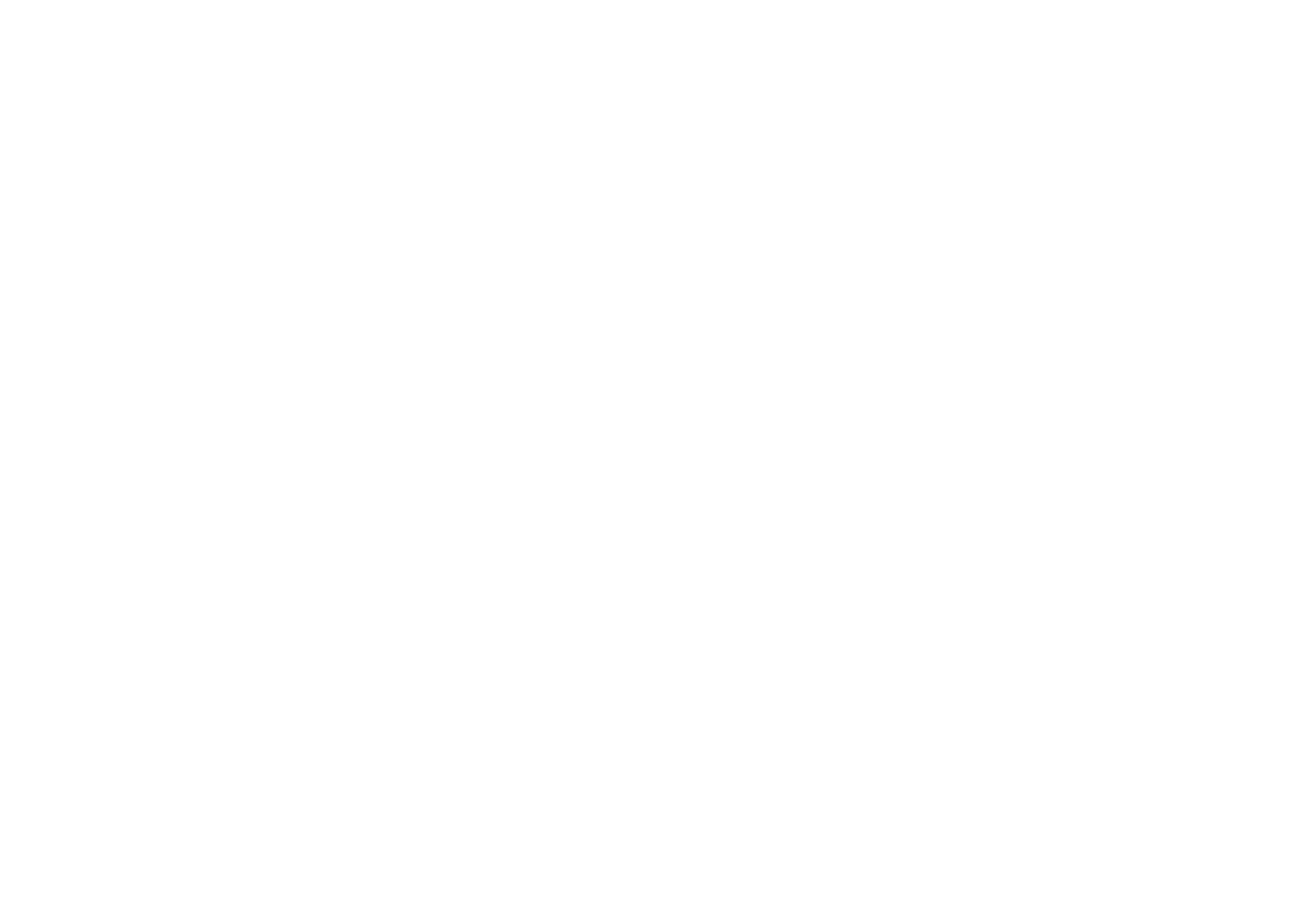| <b>CONCEPTO</b>                                   | AYUDA O SUBSIDIO | <b>SECTOR</b> | <b>BENEFICIARIO</b>                             | <b>CURP</b> |
|---------------------------------------------------|------------------|---------------|-------------------------------------------------|-------------|
| 4451 AYUDAS A INSTITUCIONES SIN FINES<br>DE LUCRO | AYUDA            | SOCIAL        | <b>GOMEZ SANCHEZ</b><br><b>CONCEPCION MARIO</b> |             |
| 4451 AYUDAS A INSTITUCIONES SIN FINES<br>DE LUCRO | AYUDA            | SOCIAL        | <b>GOMEZ SANCHEZ</b><br><b>CONCEPCION MARIO</b> |             |
| 4451 AYUDAS A INSTITUCIONES SIN FINES<br>DE LUCRO | AYUDA            | SOCIAL        | <b>GOMEZ SANCHEZ</b><br><b>CONCEPCION MARIO</b> |             |
| 4451 AYUDAS A INSTITUCIONES SIN FINES<br>DE LUCRO | AYUDA            | SOCIAL        | <b>GOMEZ SANCHEZ</b><br><b>CONCEPCION MARIO</b> |             |
| 4451 AYUDAS A INSTITUCIONES SIN FINES<br>DE LUCRO | AYUDA            | SOCIAL        | <b>GOMEZ SANCHEZ</b><br><b>CONCEPCION MARIO</b> |             |
| 4451 AYUDAS A INSTITUCIONES SIN FINES<br>DE LUCRO | <b>AYUDA</b>     | <b>SOCIAL</b> | <b>GOMEZ SANCHEZ</b><br><b>CONCEPCION MARIO</b> |             |
| 4451 AYUDAS A INSTITUCIONES SIN FINES<br>DE LUCRO | AYUDA            | SOCIAL        | <b>GOMEZ SANCHEZ</b><br><b>CONCEPCION MARIO</b> |             |
| 4451 AYUDAS A INSTITUCIONES SIN FINES<br>DE LUCRO | AYUDA            | SOCIAL        | <b>GOMEZ SANCHEZ</b><br><b>CONCEPCION MARIO</b> |             |
| 4451 AYUDAS A INSTITUCIONES SIN FINES<br>DE LUCRO | AYUDA            | SOCIAL        | <b>GOMEZ SANCHEZ</b><br><b>CONCEPCION MARIO</b> |             |
| 4451 AYUDAS A INSTITUCIONES SIN FINES<br>DE LUCRO | AYUDA            | SOCIAL        | <b>GOMEZ SANCHEZ</b><br><b>CONCEPCION MARIO</b> |             |
| 4451 AYUDAS A INSTITUCIONES SIN FINES<br>DE LUCRO | AYUDA            | <b>SOCIAL</b> | <b>GOMEZ SANCHEZ</b><br><b>CONCEPCION MARIO</b> |             |
| 4451 AYUDAS A INSTITUCIONES SIN FINES<br>DE LUCRO | AYUDA            | SOCIAL        | <b>GOMEZ SANCHEZ</b><br><b>CONCEPCION MARIO</b> |             |
| 4451 AYUDAS A INSTITUCIONES SIN FINES<br>DE LUCRO | AYUDA            | SOCIAL        | <b>GOMEZ SANCHEZ</b><br><b>CONCEPCION MARIO</b> |             |
| 4451 AYUDAS A INSTITUCIONES SIN FINES<br>DE LUCRO | AYUDA            | SOCIAL        | <b>GOMEZ SANCHEZ</b><br><b>CONCEPCION MARIO</b> |             |
| 4451 AYUDAS A INSTITUCIONES SIN FINES<br>DE LUCRO | AYUDA            | SOCIAL        | <b>GOMEZ SANCHEZ</b><br><b>CONCEPCION MARIO</b> |             |
| 4451 AYUDAS A INSTITUCIONES SIN FINES<br>DE LUCRO | AYUDA            | SOCIAL        | <b>GOMEZ SANCHEZ</b><br><b>CONCEPCION MARIO</b> |             |
| 4451 AYUDAS A INSTITUCIONES SIN FINES<br>DE LUCRO | AYUDA            | SOCIAL        | <b>GOMEZ SANCHEZ</b><br><b>CONCEPCION MARIO</b> |             |
| 4451 AYUDAS A INSTITUCIONES SIN FINES<br>DE LUCRO | AYUDA            | SOCIAL        | <b>GOMEZ SANCHEZ</b><br><b>CONCEPCION MARIO</b> |             |
| 4451 AYUDAS A INSTITUCIONES SIN FINES<br>DE LUCRO | AYUDA            | SOCIAL        | <b>GOMEZ SANCHEZ</b><br><b>CONCEPCION MARIO</b> |             |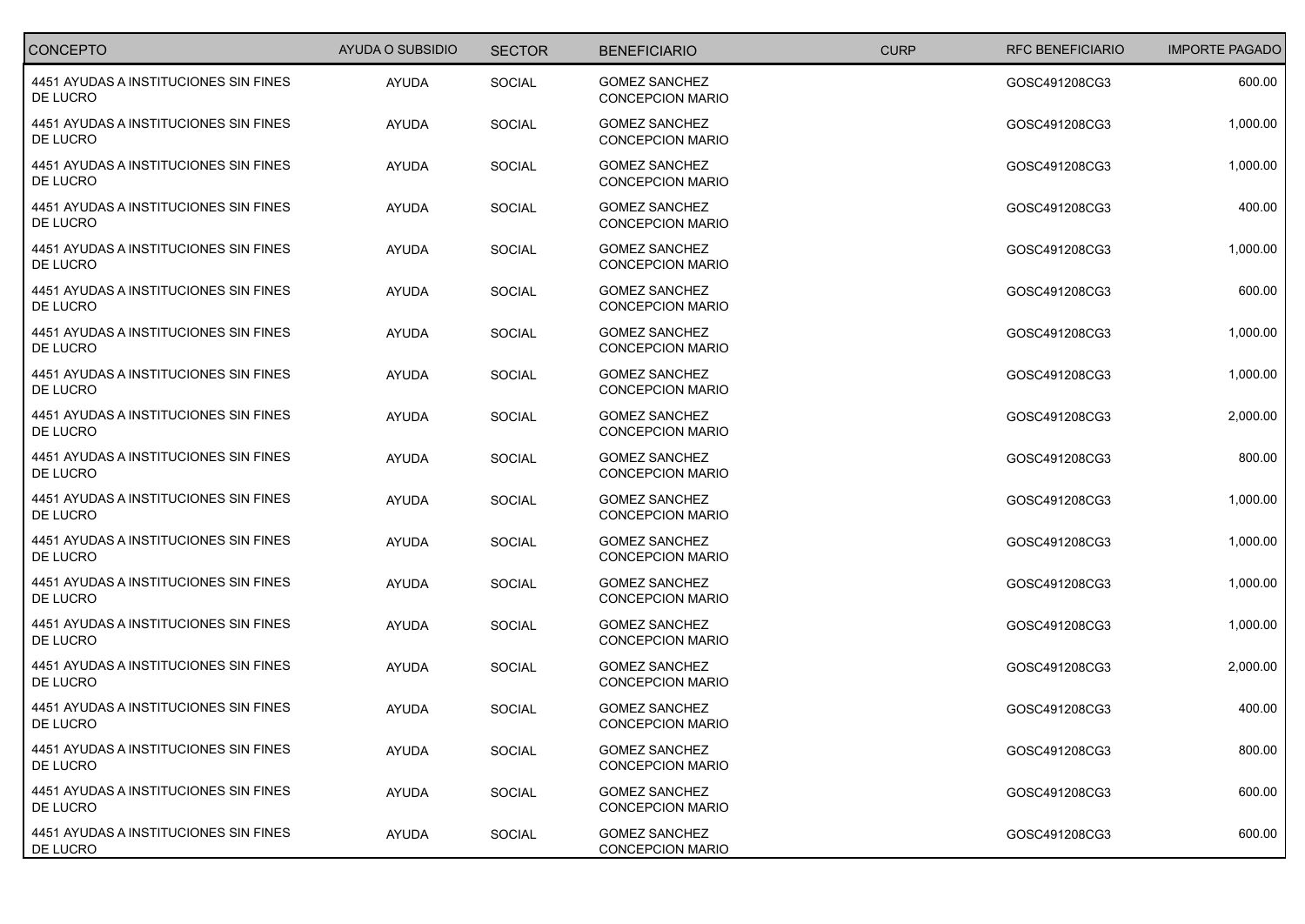| <b>CONCEPTO</b>                                   | AYUDA O SUBSIDIO | <b>SECTOR</b> | <b>BENEFICIARIO</b>                             | <b>CURP</b> |
|---------------------------------------------------|------------------|---------------|-------------------------------------------------|-------------|
| 4451 AYUDAS A INSTITUCIONES SIN FINES<br>DE LUCRO | AYUDA            | SOCIAL        | <b>GOMEZ SANCHEZ</b>                            |             |
| 4451 AYUDAS A INSTITUCIONES SIN FINES<br>DE LUCRO | AYUDA            | SOCIAL        | <b>GOMEZ SANCHEZ</b><br><b>CONCEPCION MARIO</b> |             |
| 4451 AYUDAS A INSTITUCIONES SIN FINES<br>DE LUCRO | AYUDA            | SOCIAL        | <b>GOMEZ SANCHEZ</b><br><b>CONCEPCION MARIO</b> |             |
| 4451 AYUDAS A INSTITUCIONES SIN FINES<br>DE LUCRO | AYUDA            | SOCIAL        | <b>GOMEZ SANCHEZ</b><br><b>CONCEPCION MARIO</b> |             |
| 4451 AYUDAS A INSTITUCIONES SIN FINES<br>DE LUCRO | AYUDA            | SOCIAL        | <b>GOMEZ SANCHEZ</b><br><b>CONCEPCION MARIO</b> |             |
| 4451 AYUDAS A INSTITUCIONES SIN FINES<br>DE LUCRO | AYUDA            | <b>SOCIAL</b> | <b>GOMEZ SANCHEZ</b><br><b>CONCEPCION MARIO</b> |             |
| 4451 AYUDAS A INSTITUCIONES SIN FINES<br>DE LUCRO | AYUDA            | SOCIAL        | <b>GOMEZ SANCHEZ</b><br><b>CONCEPCION MARIO</b> |             |
| 4451 AYUDAS A INSTITUCIONES SIN FINES<br>DE LUCRO | AYUDA            | SOCIAL        | <b>GOMEZ SANCHEZ</b><br><b>CONCEPCION MARIO</b> |             |
| 4451 AYUDAS A INSTITUCIONES SIN FINES<br>DE LUCRO | AYUDA            | SOCIAL        | <b>GOMEZ SANCHEZ</b><br><b>CONCEPCION MARIO</b> |             |
| 4451 AYUDAS A INSTITUCIONES SIN FINES<br>DE LUCRO | AYUDA            | <b>SOCIAL</b> | <b>GOMEZ SANCHEZ</b><br><b>CONCEPCION MARIO</b> |             |
| 4451 AYUDAS A INSTITUCIONES SIN FINES<br>DE LUCRO | AYUDA            | <b>SOCIAL</b> | <b>GOMEZ SANCHEZ</b><br><b>CONCEPCION MARIO</b> |             |
| 4451 AYUDAS A INSTITUCIONES SIN FINES<br>DE LUCRO | AYUDA            | SOCIAL        | <b>GOMEZ SANCHEZ</b><br><b>CONCEPCION MARIO</b> |             |
| 4451 AYUDAS A INSTITUCIONES SIN FINES<br>DE LUCRO | AYUDA            | SOCIAL        | <b>GOMEZ SANCHEZ</b><br><b>CONCEPCION MARIO</b> |             |
| 4451 AYUDAS A INSTITUCIONES SIN FINES<br>DE LUCRO | AYUDA            | SOCIAL        | <b>GOMEZ SANCHEZ</b><br><b>CONCEPCION MARIO</b> |             |
| 4451 AYUDAS A INSTITUCIONES SIN FINES<br>DE LUCRO | AYUDA            | SOCIAL        | <b>GOMEZ SANCHEZ</b><br><b>CONCEPCION MARIO</b> |             |
| 4451 AYUDAS A INSTITUCIONES SIN FINES<br>DE LUCRO | AYUDA            | SOCIAL        | <b>GOMEZ SANCHEZ</b><br><b>CONCEPCION MARIO</b> |             |
| 4451 AYUDAS A INSTITUCIONES SIN FINES<br>DE LUCRO | AYUDA            | SOCIAL        | <b>GOMEZ SANCHEZ</b><br><b>CONCEPCION MARIO</b> |             |
| 4451 AYUDAS A INSTITUCIONES SIN FINES<br>DE LUCRO | AYUDA            | SOCIAL        | <b>GOMEZ SANCHEZ</b><br><b>CONCEPCION MARIO</b> |             |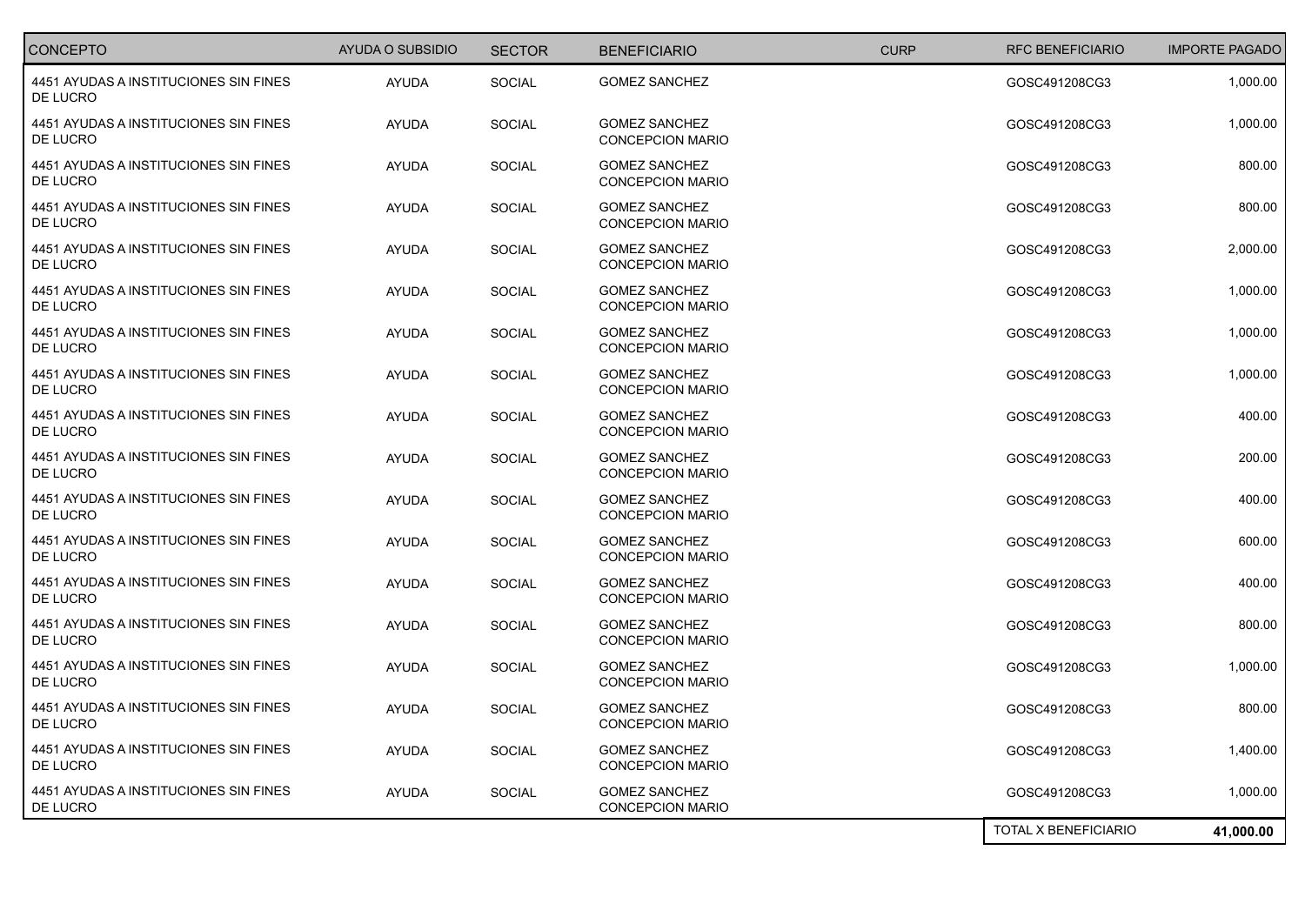| CONCEPTO                                                                     | <b>AYUDA O SUBSIDIO</b> | <b>SECTOR</b> | <b>BENEFICIARIO</b>                           | <b>CURP</b> | <b>RFC BENEFICIARIO</b> | <b>IMPORTE PAGADO</b> |
|------------------------------------------------------------------------------|-------------------------|---------------|-----------------------------------------------|-------------|-------------------------|-----------------------|
| 4411 AYUDAS A ORGANIZACIONES Y<br>PERSONAS (AYUDAS CULTURALES Y<br>SOCIALES) | <b>AYUDA</b>            | SOCIAL        | <b>GONZALEZ SANCHEZ MARIA</b><br><b>ELENA</b> | GOSE450319  | GOSE450319JB7           | 2,000.00              |
|                                                                              |                         |               |                                               |             | TOTAL X BENEFICIARIO    | 2,000.00              |
| 4411 AYUDAS A ORGANIZACIONES Y<br>PERSONAS (AYUDAS CULTURALES Y<br>SOCIALES) | <b>AYUDA</b>            | <b>SOCIAL</b> | GOMEZ SANCHEZ RAMON                           | GOSR770403  | GOSR770403DK1           | 4,000.00              |
|                                                                              |                         |               |                                               |             | TOTAL X BENEFICIARIO    | 4,000.00              |
| 4411 AYUDAS A ORGANIZACIONES Y<br>PERSONAS (AYUDAS CULTURALES Y<br>SOCIALES) | AYUDA                   | SOCIAL        | <b>GUTIERREZ PEREZ MARI</b><br><b>CARMEN</b>  | GUPM710514  | GUPM710514JH0           | 1,000.00              |
|                                                                              |                         |               |                                               |             | TOTAL X BENEFICIARIO    | 1,000.00              |
| 4411 AYUDAS A ORGANIZACIONES Y<br>PERSONAS (AYUDAS CULTURALES Y<br>SOCIALES) | <b>AYUDA</b>            | SOCIAL        | HERNANDEZ ESPINOSA<br><b>FULVIA</b>           | HEEF451019  | HEEF451019M75           | 1,500.00              |
|                                                                              |                         |               |                                               |             | TOTAL X BENEFICIARIO    | 1,500.00              |
| 4411 AYUDAS A ORGANIZACIONES Y<br>PERSONAS (AYUDAS CULTURALES Y<br>SOCIALES) | <b>AYUDA</b>            | SOCIAL        | HERNANDEZ GOMEZ RENE                          |             | <b>HEGR711009UK8</b>    | 4,000.00              |
|                                                                              |                         |               |                                               |             | TOTAL X BENEFICIARIO    | 4,000.00              |
| 4411 AYUDAS A ORGANIZACIONES Y<br>PERSONAS (AYUDAS CULTURALES Y<br>SOCIALES) | <b>AYUDA</b>            | SOCIAL        | <b>HERNANDEZ GOMEZ</b><br><b>SORAIDA</b>      |             | <b>HEGS710210AL8</b>    | 1,500.00              |
|                                                                              |                         |               |                                               |             | TOTAL X BENEFICIARIO    | 1,500.00              |
| 4411 AYUDAS A ORGANIZACIONES Y<br>PERSONAS (AYUDAS CULTURALES Y<br>SOCIALES) | AYUDA                   | SOCIAL        | HERNANDEZ HERNANDEZ<br><b>ROSELINO</b>        | HEHR870618  | HEHR870618F17           | 5,000.00              |
|                                                                              |                         |               |                                               |             | TOTAL X BENEFICIARIO    | 5,000.00              |
| 4411 AYUDAS A ORGANIZACIONES Y<br>PERSONAS (AYUDAS CULTURALES Y<br>SOCIALES) | AYUDA                   | SOCIAL        | HERNANDEZ LOPEZ<br>EUSEBIO DOMINGO            |             | HELE870802681           | 2,500.00              |
|                                                                              |                         |               |                                               |             | TOTAL X BENEFICIARIO    | 2,500.00              |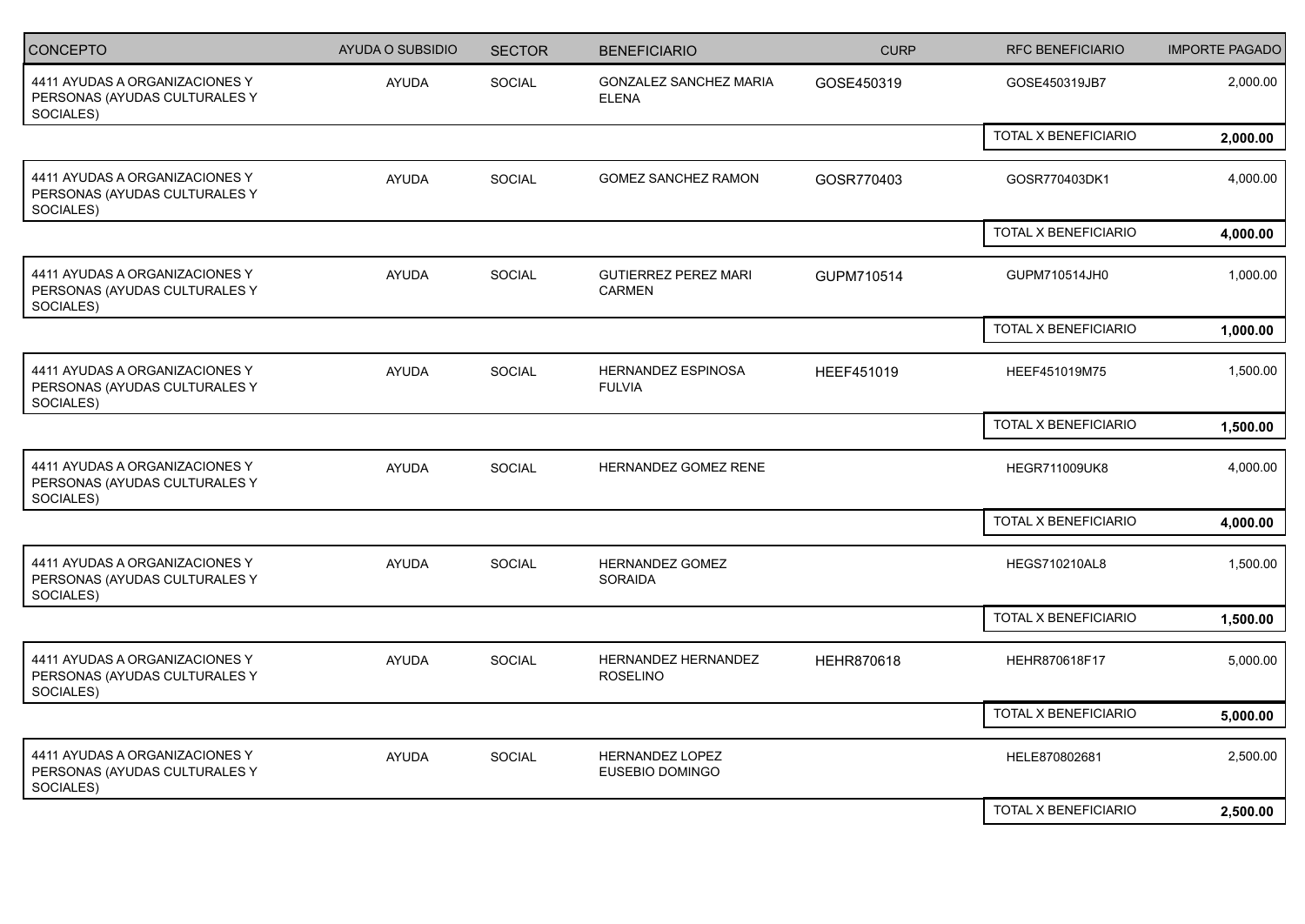| CONCEPTO                                                                     | AYUDA O SUBSIDIO | <b>SECTOR</b> | <b>BENEFICIARIO</b>                         | <b>CURP</b> |
|------------------------------------------------------------------------------|------------------|---------------|---------------------------------------------|-------------|
| 4411 AYUDAS A ORGANIZACIONES Y<br>PERSONAS (AYUDAS CULTURALES Y<br>SOCIALES) | AYUDA            | SOCIAL        | HERNANDEZ LOPEZ<br><b>MANUEL</b>            | HELM390224  |
|                                                                              |                  |               |                                             |             |
| 4411 AYUDAS A ORGANIZACIONES Y<br>PERSONAS (AYUDAS CULTURALES Y<br>SOCIALES) | AYUDA            | SOCIAL        | <b>HERNANDEZ PEREZ</b><br>CANDIDO BENEDICTO | HEPC850115  |
|                                                                              |                  |               |                                             |             |
| 4411 AYUDAS A ORGANIZACIONES Y<br>PERSONAS (AYUDAS CULTURALES Y<br>SOCIALES) | AYUDA            | SOCIAL        | HERNANDEZ PEREZ KARINA                      | HEPK001220  |
|                                                                              |                  |               |                                             |             |
| 4411 AYUDAS A ORGANIZACIONES Y<br>PERSONAS (AYUDAS CULTURALES Y<br>SOCIALES) | AYUDA            | SOCIAL        | HERNANDEZ POZO MARIO                        |             |
|                                                                              |                  |               |                                             |             |
| 4411 AYUDAS A ORGANIZACIONES Y<br>PERSONAS (AYUDAS CULTURALES Y<br>SOCIALES) | AYUDA            | SOCIAL        | HERNANDEZ RODRIGUEZ<br>JORGE DAVID          |             |
|                                                                              |                  |               |                                             |             |
| 4421 BECAS                                                                   | AYUDA            | SOCIAL        | ALUMNOS DE PRIMARIA, SEC. Y PREPARATORIA    |             |
| 4421 BECAS                                                                   | AYUDA            | SOCIAL        | ALUMNOS DE PRIMARIA, SEC. Y PREPARATORIA    |             |
| 4421 BECAS                                                                   | AYUDA            | SOCIAL        | ALUMNOS DE PRIMARIA, SEC. Y PREPARATORIA    |             |
| 4421 BECAS                                                                   | AYUDA            | SOCIAL        | ALUMNOS DE PRIMARIA, SEC. Y PREPARATORIA    |             |
| 4421 BECAS                                                                   | AYUDA            | SOCIAL        | ALUMNOS DE PRIMARIA, SEC. Y PREPARATORIA    |             |
| 4421 BECAS                                                                   | AYUDA            | SOCIAL        | ALUMNOS DE PRIMARIA, SEC. Y PREPARATORIA    |             |
| 4421 BECAS                                                                   | AYUDA            | SOCIAL        | ALUMNOS DE PRIMARIA, SEC. Y PREPARATORIA    |             |
|                                                                              |                  |               |                                             |             |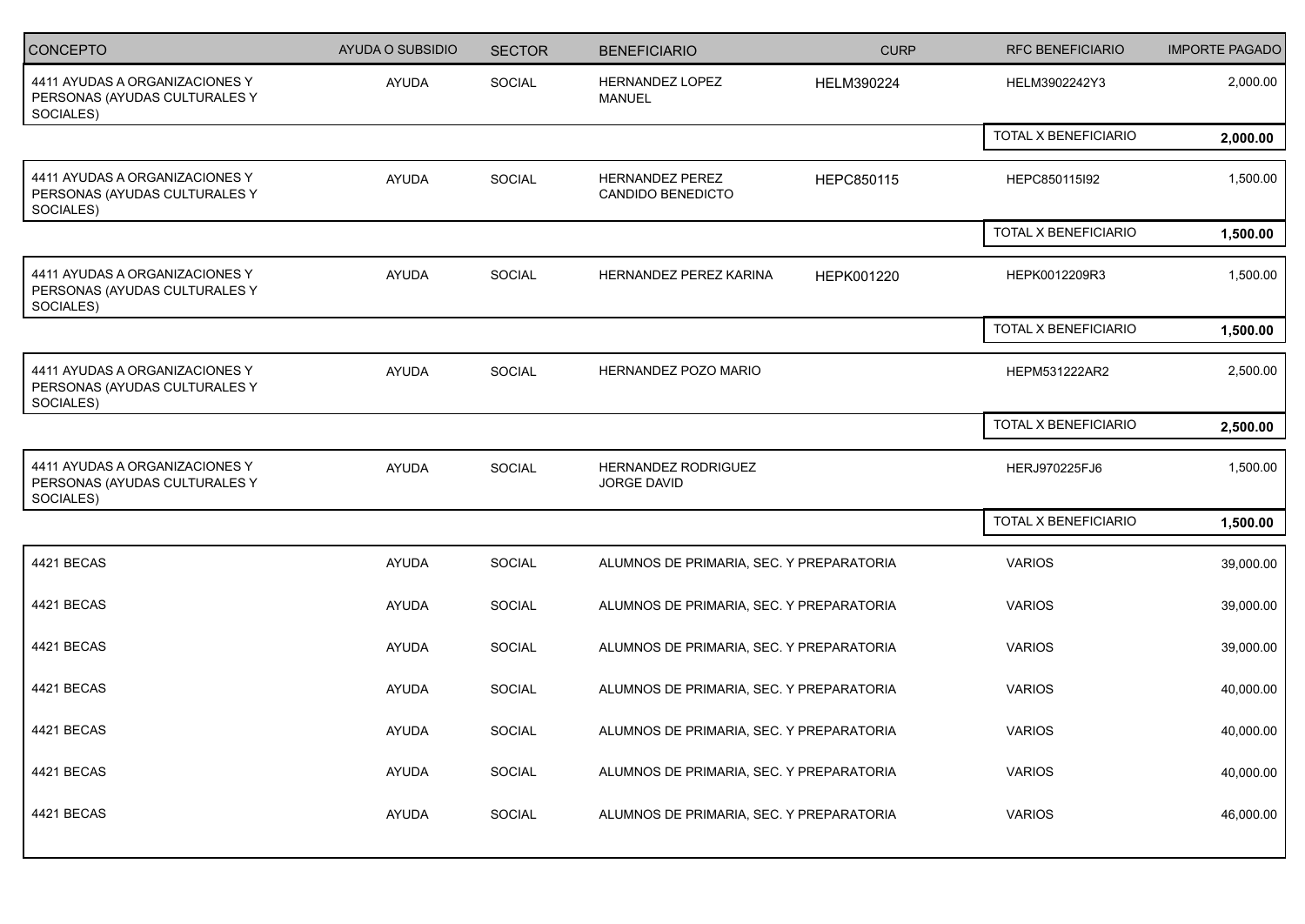| CONCEPTO                                                                     | AYUDA O SUBSIDIO | <b>SECTOR</b> | <b>BENEFICIARIO</b>                         | <b>CURP</b>              |
|------------------------------------------------------------------------------|------------------|---------------|---------------------------------------------|--------------------------|
| 4421 BECAS                                                                   | AYUDA            | SOCIAL        | ALUMNOS DE PRIMARIA, SEC. Y PREPARATORIA    |                          |
| 4421 BECAS                                                                   | AYUDA            | SOCIAL        | ALUMNOS DE PRIMARIA, SEC. Y PREPARATORIA    |                          |
| 4421 BECAS                                                                   | AYUDA            | SOCIAL        | ALUMNOS DE PRIMARIA, SEC. Y PREPARATORIA    |                          |
| 4421 BECAS                                                                   | AYUDA            | SOCIAL        | ALUMNOS DE PRIMARIA, SEC. Y PREPARATORIA    |                          |
| 4421 BECAS                                                                   | AYUDA            | SOCIAL        | ALUMNOS DE PRIMARIA, SEC. Y PREPARATORIA    |                          |
|                                                                              |                  |               |                                             |                          |
| 4411 AYUDAS A ORGANIZACIONES Y<br>PERSONAS (AYUDAS CULTURALES Y<br>SOCIALES) | AYUDA            | SOCIAL        | JIMENEZ CUESTA LUZ<br><b>EDDALY</b>         |                          |
|                                                                              |                  |               |                                             |                          |
| 4411 AYUDAS A ORGANIZACIONES Y<br>PERSONAS (AYUDAS CULTURALES Y<br>SOCIALES) | AYUDA            | SOCIAL        | JIMENEZ DIAZ DELFINA                        |                          |
|                                                                              |                  |               |                                             |                          |
| 4411 AYUDAS A ORGANIZACIONES Y<br>PERSONAS (AYUDAS CULTURALES Y<br>SOCIALES) | AYUDA            | SOCIAL        | JIMENEZ ESPINOSA LILIANA<br><b>GREGORIA</b> |                          |
|                                                                              |                  |               |                                             |                          |
| 4411 AYUDAS A ORGANIZACIONES Y<br>PERSONAS (AYUDAS CULTURALES Y<br>SOCIALES) | AYUDA            | SOCIAL        | JIMENEZ RODRIGUEZ JAIME                     | JORJ650927               |
|                                                                              |                  |               |                                             |                          |
| 4411 AYUDAS A ORGANIZACIONES Y<br>PERSONAS (AYUDAS CULTURALES Y<br>SOCIALES) | AYUDA            | SOCIAL        | JOSE HERNANDEZ GENARO                       |                          |
|                                                                              |                  |               |                                             |                          |
| 4411 AYUDAS A ORGANIZACIONES Y<br>PERSONAS (AYUDAS CULTURALES Y<br>SOCIALES) | AYUDA            | SOCIAL        | LOPEZ BLANCO NATIVIDAD<br>GUADALUPE         | $\overline{\phantom{a}}$ |
|                                                                              |                  |               |                                             |                          |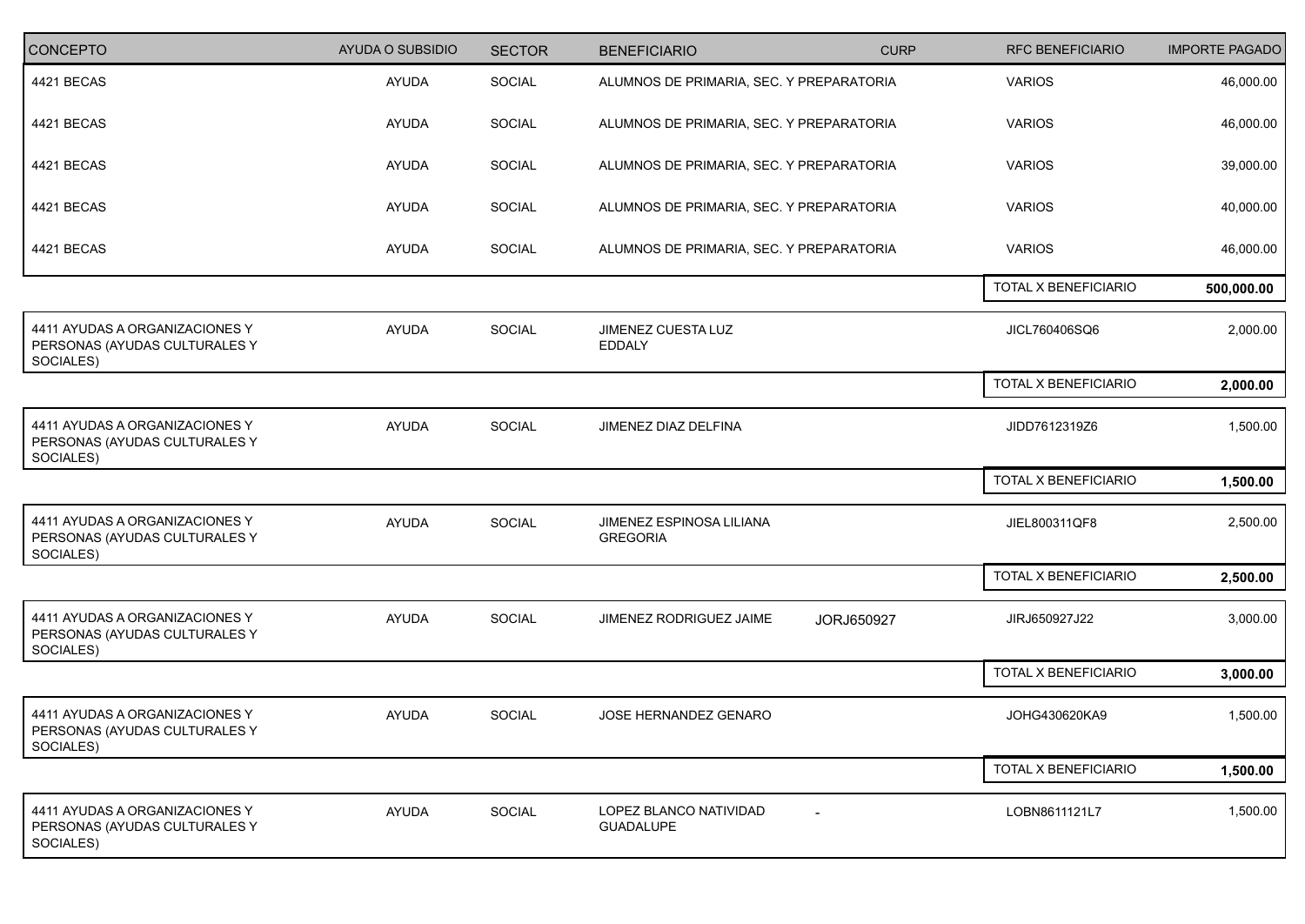| <b>CONCEPTO</b>                                                              | <b>AYUDA O SUBSIDIO</b> | <b>SECTOR</b> | <b>BENEFICIARIO</b>                      | <b>CURP</b>        | <b>RFC BENEFICIARIO</b> | <b>IMPORTE PAGADO</b> |
|------------------------------------------------------------------------------|-------------------------|---------------|------------------------------------------|--------------------|-------------------------|-----------------------|
|                                                                              |                         |               |                                          |                    | TOTAL X BENEFICIARIO    | 1,500.00              |
| 4411 AYUDAS A ORGANIZACIONES Y<br>PERSONAS (AYUDAS CULTURALES Y<br>SOCIALES) | <b>AYUDA</b>            | SOCIAL        | LOPEZ GONZALEZ MARIA DE<br><b>JESUS</b>  |                    | LOGJ810102NI6           | 1,500.00              |
|                                                                              |                         |               |                                          |                    | TOTAL X BENEFICIARIO    | 1,500.00              |
| 4411 AYUDAS A ORGANIZACIONES Y<br>PERSONAS (AYUDAS CULTURALES Y<br>SOCIALES) | <b>AYUDA</b>            | <b>SOCIAL</b> | <b>LOPEZ HERNANDEZ</b><br><b>MARIBEY</b> |                    | LOHM800320HB2           | 1,500.00              |
|                                                                              |                         |               |                                          |                    | TOTAL X BENEFICIARIO    | 1,500.00              |
| 4411 AYUDAS A ORGANIZACIONES Y<br>PERSONAS (AYUDAS CULTURALES Y<br>SOCIALES) | <b>AYUDA</b>            | <b>SOCIAL</b> | LOPEZ MARTINEZ CIRO                      |                    | LOMC8807228E5           | 2,500.00              |
|                                                                              |                         |               |                                          |                    | TOTAL X BENEFICIARIO    | 2,500.00              |
| 4411 AYUDAS A ORGANIZACIONES Y<br>PERSONAS (AYUDAS CULTURALES Y<br>SOCIALES) | <b>AYUDA</b>            | SOCIAL        | MENDOZA LAZOS AMPARO                     |                    | MELA881118JY2           | 2,000.00              |
|                                                                              |                         |               |                                          |                    | TOTAL X BENEFICIARIO    | 2,000.00              |
| 4411 AYUDAS A ORGANIZACIONES Y<br>PERSONAS (AYUDAS CULTURALES Y<br>SOCIALES) | <b>AYUDA</b>            | SOCIAL        | MORALES JIMENEZ JULIO<br>CESAR           | MOJJ980818         | MOJJ9808189S9           | 2,000.00              |
|                                                                              |                         |               |                                          |                    | TOTAL X BENEFICIARIO    | 2,000.00              |
| 4411 AYUDAS A ORGANIZACIONES Y<br>PERSONAS (AYUDAS CULTURALES Y<br>SOCIALES) | <b>AYUDA</b>            | SOCIAL        | MOLINA SANTIAGO JOSE<br><b>WILBERT</b>   |                    | MOSW560810G10           | 5,000.00              |
|                                                                              |                         |               |                                          |                    | TOTAL X BENEFICIARIO    | 5,000.00              |
| 4411 AYUDAS A ORGANIZACIONES Y<br>PERSONAS (AYUDAS CULTURALES Y<br>SOCIALES) | <b>AYUDA</b>            | <b>SOCIAL</b> | MORENO VAZQUEZ<br>FRANCISCO JAVIER       | MOVF600923HCSRZR00 | MOVF600923B54           | 6,500.00              |
|                                                                              |                         |               |                                          |                    | TOTAL X BENEFICIARIO    | 6,500.00              |
| 4411 AYUDAS A ORGANIZACIONES Y<br>PERSONAS (AYUDAS CULTURALES Y<br>SOCIALES) | AYUDA                   | SOCIAL        | NURIULU GONZALEZ<br><b>JESSICA PAOLA</b> | NUGJ971120         | NUGJ971120495           | 1,400.00              |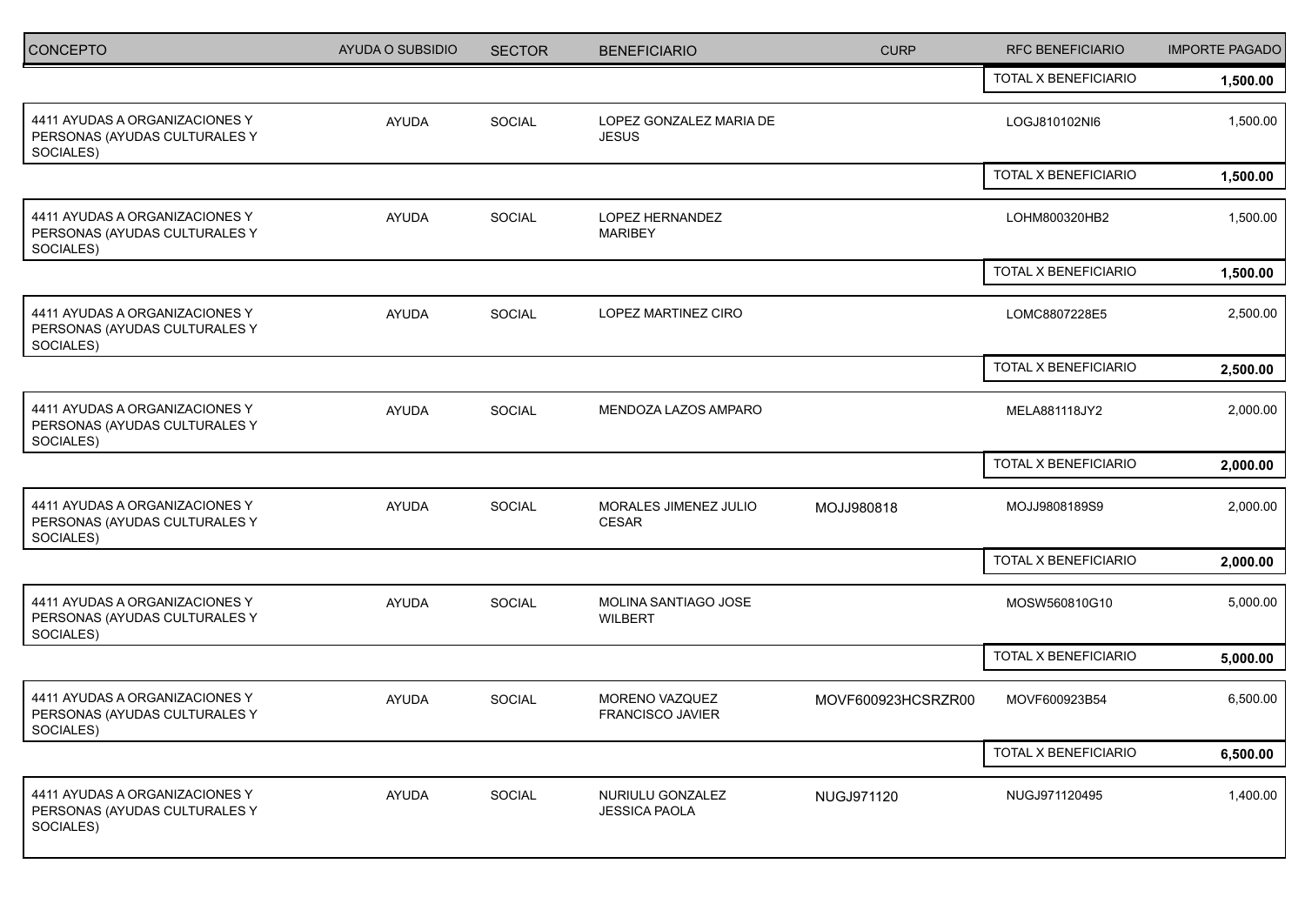| <b>CONCEPTO</b>                                                              | AYUDA O SUBSIDIO | <b>SECTOR</b> | <b>BENEFICIARIO</b>                | <b>CURP</b>        | <b>RFC BENEFICIARIO</b> | <b>IMPORTE PAGADO</b> |
|------------------------------------------------------------------------------|------------------|---------------|------------------------------------|--------------------|-------------------------|-----------------------|
|                                                                              |                  |               |                                    |                    | TOTAL X BENEFICIARIO    | 1,400.00              |
| 4411 AYUDAS A ORGANIZACIONES Y<br>PERSONAS (AYUDAS CULTURALES Y<br>SOCIALES) | <b>AYUDA</b>     | SOCIAL        | OPERADORA FERACID SA<br>DE CV      |                    | OFE180209UT4            | 880,000.00            |
|                                                                              |                  |               |                                    |                    | TOTAL X BENEFICIARIO    | 880,000.00            |
| 4411 AYUDAS A ORGANIZACIONES Y<br>PERSONAS (AYUDAS CULTURALES Y<br>SOCIALES) | <b>AYUDA</b>     | SOCIAL        | OCHOA TORRES JOSE<br><b>DANIEL</b> | OOTD991107HCSCRNO6 | OOTD991107HCS           | 1,750.00              |
|                                                                              |                  |               |                                    |                    | TOTAL X BENEFICIARIO    | 1,750.00              |
| 4411 AYUDAS A ORGANIZACIONES Y<br>PERSONAS (AYUDAS CULTURALES Y<br>SOCIALES) | <b>AYUDA</b>     | SOCIAL        | PEREZ SANCHEZ GENARO               |                    | PEAE790129MZ8           | 2,500.00              |
|                                                                              |                  |               |                                    |                    | TOTAL X BENEFICIARIO    | 2,500.00              |
| 4411 AYUDAS A ORGANIZACIONES Y<br>PERSONAS (AYUDAS CULTURALES Y<br>SOCIALES) | <b>AYUDA</b>     | <b>SOCIAL</b> | PEREZ HERNANDEZ JESUS              | PEHJ591226HCSRRS09 | PEHJ5912261X9           | 2,000.00              |
|                                                                              |                  |               |                                    |                    | TOTAL X BENEFICIARIO    | 2,000.00              |
| 4411 AYUDAS A ORGANIZACIONES Y<br>PERSONAS (AYUDAS CULTURALES Y<br>SOCIALES) | <b>AYUDA</b>     | <b>SOCIAL</b> | PEREZ HERNANDEZ MIGUEL<br>ANGEL    | PEHM821106HCSRRG03 | PEHM8211064E0           | 1,500.00              |
|                                                                              |                  |               |                                    |                    | TOTAL X BENEFICIARIO    | 1,500.00              |
| 4411 AYUDAS A ORGANIZACIONES Y<br>PERSONAS (AYUDAS CULTURALES Y<br>SOCIALES) | <b>AYUDA</b>     | <b>SOCIAL</b> | PEREZ PEREZ LUCILA                 | PEPL681106         | PEPL681106JZ1           | 2,000.00              |
|                                                                              |                  |               |                                    |                    | TOTAL X BENEFICIARIO    | 2,000.00              |
| 4411 AYUDAS A ORGANIZACIONES Y<br>PERSONAS (AYUDAS CULTURALES Y<br>SOCIALES) | <b>AYUDA</b>     | SOCIAL        | PEREZ RUIZ GUADALUPE               | PERG820729         | PERG8207299P3           | 1,500.00              |
|                                                                              |                  |               |                                    |                    | TOTAL X BENEFICIARIO    | 1,500.00              |
| 4411 AYUDAS A ORGANIZACIONES Y<br>PERSONAS (AYUDAS CULTURALES Y<br>SOCIALES) | <b>AYUDA</b>     | SOCIAL        | PEREZ VAZQUEZ MARTIN               | PEVM460120         | PEVM460120NE1           | 2,000.00              |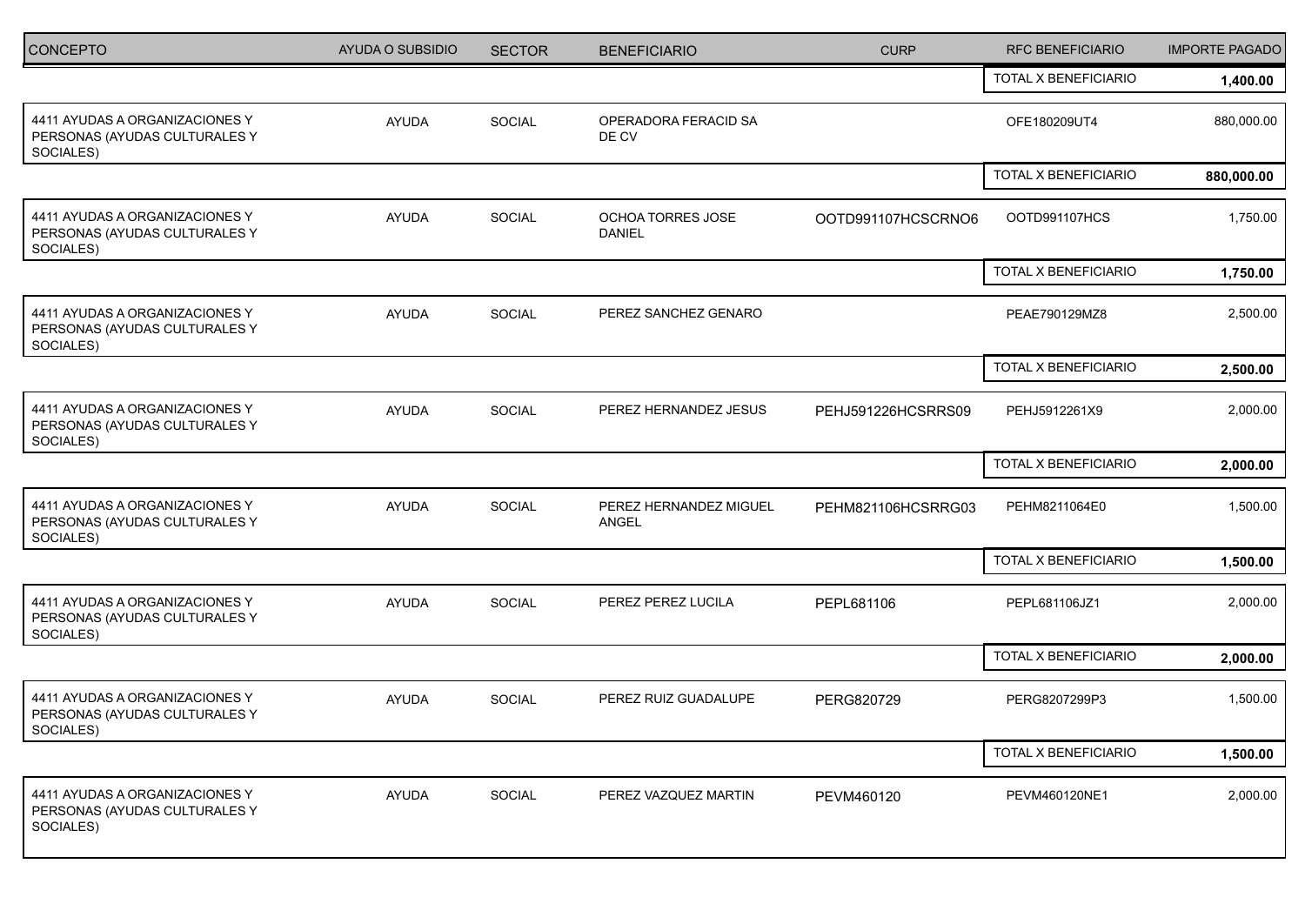| CONCEPTO                                                                     | AYUDA O SUBSIDIO | <b>SECTOR</b>    | <b>BENEFICIARIO</b>                                             | <b>CURP</b> | RFC BENEFICIARIO            | <b>IMPORTE PAGADO</b> |
|------------------------------------------------------------------------------|------------------|------------------|-----------------------------------------------------------------|-------------|-----------------------------|-----------------------|
|                                                                              |                  |                  |                                                                 |             | <b>TOTAL X BENEFICIARIO</b> | 2,000.00              |
| 4411 AYUDAS A ORGANIZACIONES Y<br>PERSONAS (AYUDAS CULTURALES Y<br>SOCIALES) | <b>AYUDA</b>     | SOCIAL           | <b>RAMIREZ FLORES OLGA</b><br><b>LIDIA</b>                      | RAFO640604  | RAFO640604DI0               | 2,500.00              |
|                                                                              |                  |                  |                                                                 |             | TOTAL X BENEFICIARIO        | 2,500.00              |
| 4411 AYUDAS A ORGANIZACIONES Y<br>PERSONAS (AYUDAS CULTURALES Y<br>SOCIALES) | <b>AYUDA</b>     | <b>SOCIAL</b>    | RAMOS PEREZ HORAN                                               |             | RAPH630122EK9               | 2,500.00              |
|                                                                              |                  |                  |                                                                 |             | TOTAL X BENEFICIARIO        | 2,500.00              |
| 4411 AYUDAS A ORGANIZACIONES Y<br>PERSONAS (AYUDAS CULTURALES Y<br>SOCIALES) | <b>AYUDA</b>     | <b>SOCIAL</b>    | RAMIREZ SOLIS PATRICIA<br><b>JANETH</b>                         | RASP750222  | RASP750222IA6               | 4,000.00              |
|                                                                              |                  |                  |                                                                 |             | TOTAL X BENEFICIARIO        | 4,000.00              |
| 4411 AYUDAS A ORGANIZACIONES Y<br>PERSONAS (AYUDAS CULTURALES Y<br>SOCIALES) | <b>AYUDA</b>     | <b>SOCIAL</b>    | RUIZ ALEGRIA MARIA<br>MAGDALENA                                 |             | RUAM711020DH5               | 1,000.00              |
|                                                                              |                  |                  |                                                                 |             | TOTAL X BENEFICIARIO        | 1,000.00              |
| 4391 SUBSIDIOS A ENTES PÚBLICOS<br><b>DESCENTRALIZADOS</b>                   | <b>SUBSIDIO</b>  | <b>ECONOMICO</b> | SISTEMA MUNICIPAL DE<br><b>AGUA POTABLE Y</b><br>ALCANTARILLADO |             | SMA851212RL0                | 48,000.00             |
| 4391 SUBSIDIOS A ENTES PÚBLICOS<br><b>DESCENTRALIZADOS</b>                   | <b>SUBSIDIO</b>  | <b>ECONOMICO</b> | SISTEMA MUNICIPAL DE<br><b>AGUA POTABLE Y</b><br>ALCANTARILLADO |             | SMA851212RL0                | 150,000.00            |
|                                                                              |                  |                  |                                                                 |             | TOTAL X BENEFICIARIO        | 198,000.00            |
| 4411 AYUDAS A ORGANIZACIONES Y<br>PERSONAS (AYUDAS CULTURALES Y<br>SOCIALES) | <b>AYUDA</b>     | SOCIAL           | TORRES COUTIÑO MARIA<br><b>MAGDALENA</b>                        | TOCM910616  | TOCM910616933               | 3,000.00              |
|                                                                              |                  |                  |                                                                 |             | TOTAL X BENEFICIARIO        | 3,000.00              |
| 4411 AYUDAS A ORGANIZACIONES Y<br>PERSONAS (AYUDAS CULTURALES Y<br>SOCIALES) | <b>AYUDA</b>     | <b>SOCIAL</b>    | VELAZQUEZ PEREZ BERTHA<br><b>ILCE</b>                           |             | VEPB680601E59               | 1,500.00              |
|                                                                              |                  |                  |                                                                 |             | TOTAL X BENEFICIARIO        | 1,500.00              |